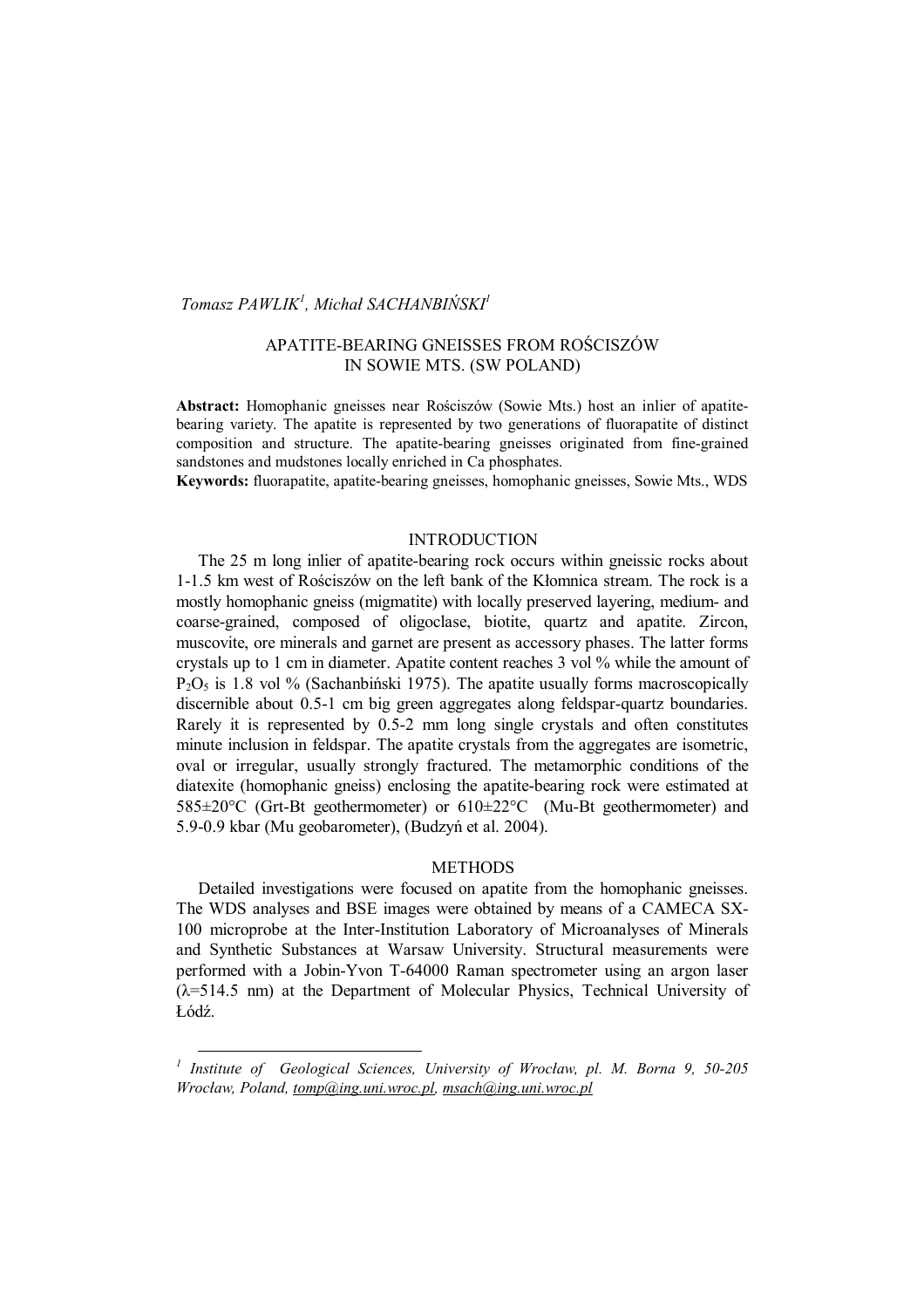## RESULTS

36 spot chemical analyses of the apatites from Rościszów were made. They revealed a presence of two chemically different varieties that could be distinguished on BSE images. First generation (apatite I) constitutes the main apatite volume whereas the other (apatite II) is noticeably darker in BSE and forms more or less regular zones developed along fracture planes in apatite I (Fig.1).

 Tab. 1. Selected chemical electron microprobe analysis of apatites from Rościszów.

| weight percent of oxides (based on 25 oxides) |                      |         |         |         |
|-----------------------------------------------|----------------------|---------|---------|---------|
| sample                                        | $R2$ apI             | R6 apI  | R5 apII | R9 apII |
| SO <sub>3</sub>                               |                      | 0,03    | 0,004   |         |
| $P_2O_5$                                      | 41,965               | 42,231  | 41,978  | 43,044  |
| SiO <sub>2</sub>                              | 0,024                | 0,024   |         | 0,005   |
| ThO <sub>2</sub>                              | 0,066                | 0,105   |         | 0,033   |
| UO <sub>2</sub>                               |                      |         | 0,053   | 0,038   |
| $Al_2O_3$                                     |                      |         |         |         |
| Fe <sub>2</sub> O <sub>3</sub>                | 0,131                | 0,318   | 0,001   | 0,09    |
| $Y_2O_3$                                      | 0,267                | 0,375   | 0,071   | 0,143   |
| La <sub>2</sub> O <sub>3</sub>                | 0,277                | 0,024   |         |         |
| Ce <sub>2</sub> O <sub>3</sub>                | 0,095                | 0,114   | 0,142   | 0,058   |
| Nd <sub>2</sub> O <sub>3</sub>                | 0,359                | 0,259   | 0,2     |         |
| MgO                                           | 0,023                | 0,051   |         | 0,007   |
| CaO                                           | $\overline{5}4, 118$ | 53,978  | 55,025  | 55,445  |
| MnO                                           | 0,196                | 0,347   | 0,042   | 0,13    |
| <b>SrO</b>                                    | tr                   | tr      | tr      | tr      |
| Na <sub>2</sub> O                             | 0,165                | 0,191   | 0,017   | 0,115   |
| H <sub>2</sub> O                              | 0,729                | 0,703   | 0,647   | 0,871   |
| F                                             | 2,137                | 1,953   | 2,349   | 2,237   |
| Cl                                            | 0,13                 | 0,081   | 0,061   | 0,062   |
| total                                         | 100,682              | 100,048 | 100,590 | 100,134 |



Fig. 1. Apatite from Rościszów: apatite I (ap I) and apatite II as veinlets (ap II).

The chemical composition obtained (amount of Ca, Na, P, Mn, Fe, Cl and F) corresponds with the one for fluorapatite from felsic rocks (Spear & Pyle 2002). The analyses show that apatite II contains less Ce, La, Nd, Y, Na, S, Si and Cl than apatite I (Tab. 1).

The presence of two apatite generations was confirmed by micro-Raman structural analyses. All the Raman spectra show bands at 430 cm<sup>-1</sup> ( $E_{2g}: v_2$  [PO<sub>4</sub>]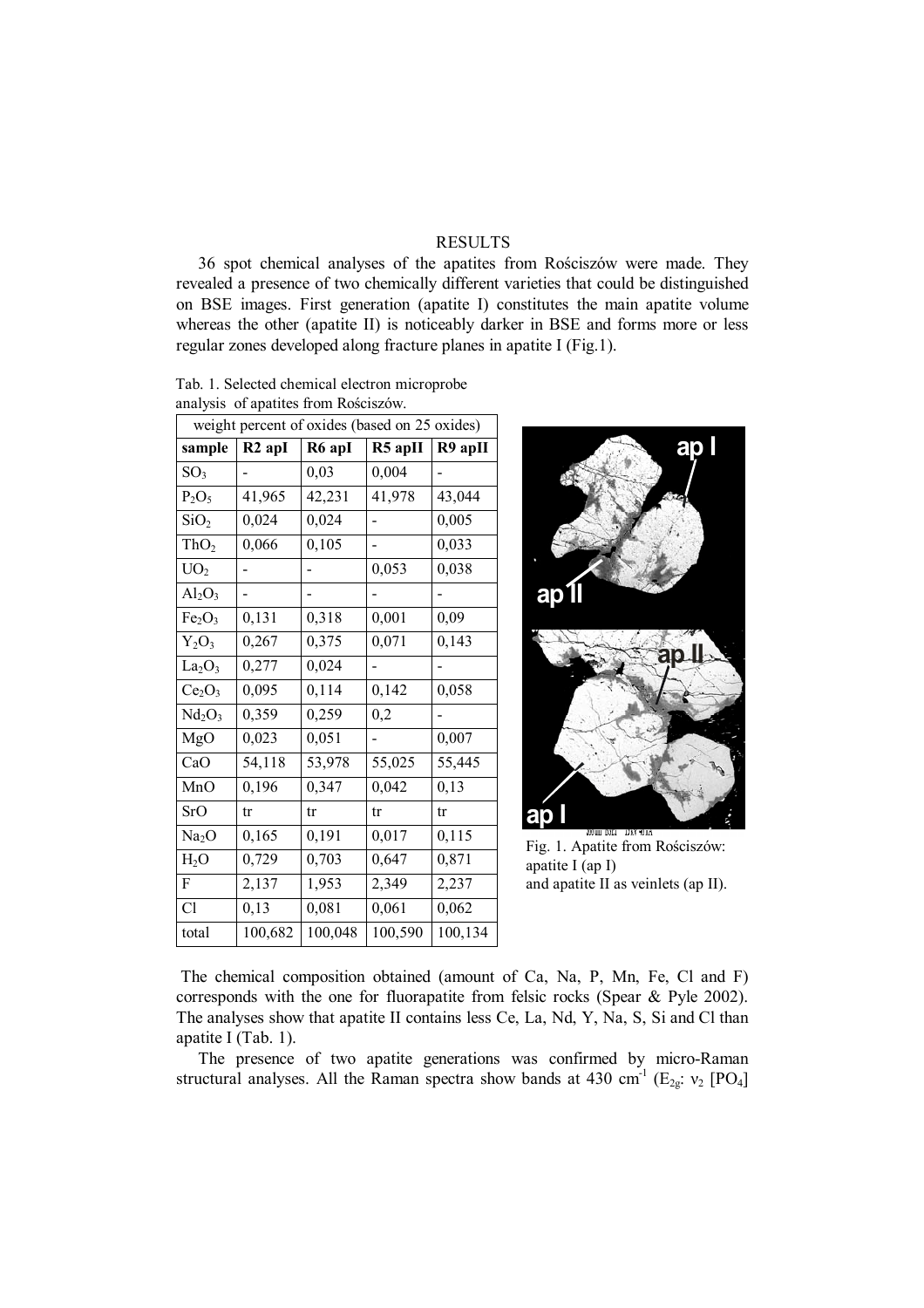bend), 580 cm<sup>-1</sup> (E<sub>2g</sub>: ν<sub>4</sub> [PO<sub>4</sub>] bend), 605 cm<sup>-1</sup> (E<sub>2g</sub>, A<sub>g</sub>: ν<sub>4</sub> [PO<sub>4</sub>] bend) and 965 cm<sup>-1</sup>  $(E_{2g}, A_g: v_1$  [PO<sub>4</sub>] symmetric stretch). Weak bands at 448 cm<sup>-1</sup> (E<sub>2g</sub>:  $v_2$  [PO<sub>4</sub>] bend), 590 cm<sup>-1</sup> (E<sub>2g</sub>:  $v_4$  [PO<sub>4</sub>] bend), 1050 cm<sup>-1</sup> (E<sub>2g</sub>:  $v_3$  [PO<sub>4</sub>] anti-symmetric stretch) and 1080 cm<sup>-1</sup> ( $E_{2g}$ :  $v_3$  [PO<sub>4</sub>] anti-symmetric stretch). Spectral positions of the bands correspond to the values for fluorapatites given by other authors (Penel et al. 1997; William & Knittle 1995). The spectra of apatite I and apatite II differ in the range of 580-610 cm-1. Irrespective of apatite I crystal orientation there always appear two weak but clear and sharp bands ~580 and ~605 cm<sup>-1</sup> (sometimes also weak ~590 cm<sup>-1</sup>). These bands become weaker, broader and diffused to form a broad and weak feature in all the spectra of apatite II. The Ramana spectra of apatites from Rościszów are depicted on Fig. 2.



Fig. 2. Selected Raman spectra of apatite I (A) and apatite II (B).